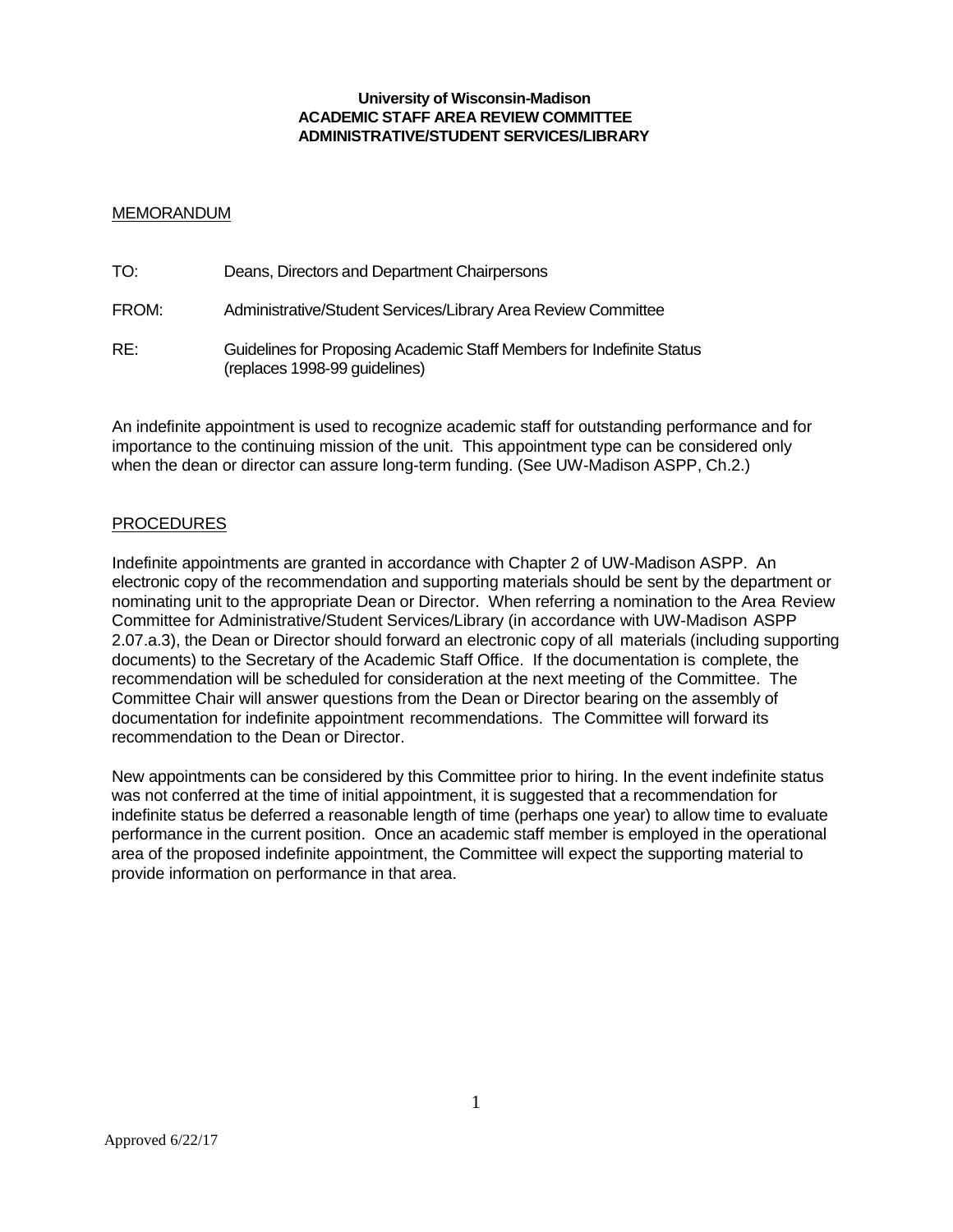# MATERIALS

In order to facilitate this Committee's consideration of persons recommended for indefinite appointments, we require the following material:

- 1) A *cover letter from the appropriate Dean or Director*, requesting the advice of the committee and specifying:
	- a) the fiscal ability to support this candidate's indefinite appointment, if approved;
	- b) the operational area of the proposed indefinite appointment (see UW-Madison ASPP Chapters 1.03);
	- c) the percentage of the proposed indefinite appointment; and
	- d) the current title (and backup title for limited appointments) of the candidate.
- 2) A *letter of recommendation from the head of the staff member's operational area*. Indication should be given of user satisfaction where service is provided.
- 3) A *letter from the immediate supervisor*, if different from the person in #2 above, providing evidence of the candidate's outstanding performance. The supervisor's letter should describe briefly:
	- a) the work unit and the importance of the unit to the School, College, or University;
	- b) the importance of the candidate to the unit;
	- c) the candidate's work performance, including an evaluation and evidence;
	- d) *how and why the individuals writing the supporting letters (see #7 below) were chosen and why they are qualified to comment;* and
	- e) any other supporting information.

If either the current position or the backup position for a limited appointment includes a teaching component, evidence of satisfactory teaching performance from colleagues and students, if possible, should be presented.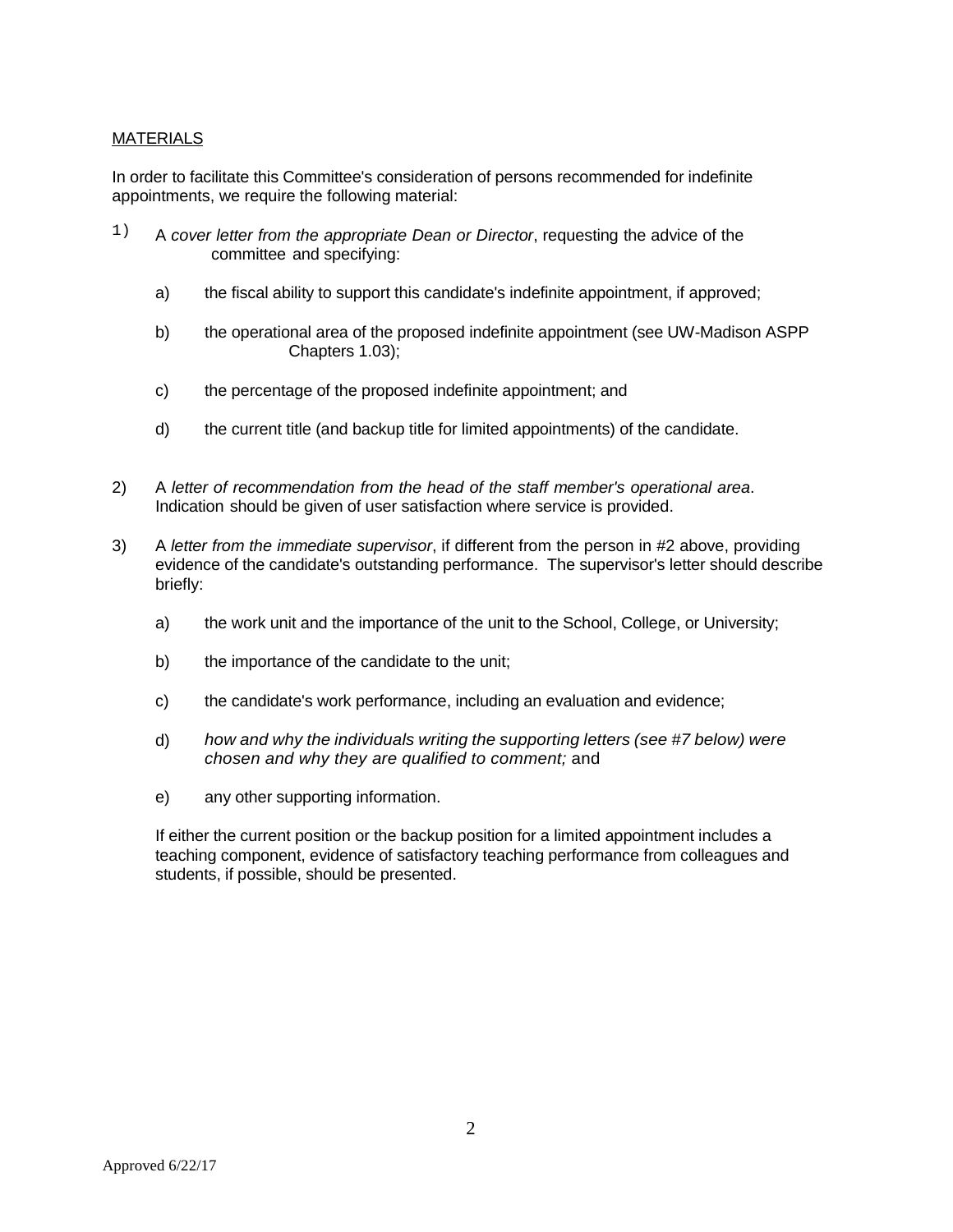- 4) A *resume* indicating the candidate's educational and employment history, annotated as appropriate to provide information on previous training and job responsibilities, professional development efforts, and evidence of participation in the University's broad mission of public service to the community it serves. Information on university and community service is desirable, but is required only if such service is part of the candidate's job expectations.
- 5) A *job description* of the current position and a backup position if there is one, including:
	- a) the nature and scope of duties and responsibilities;
	- b) how the position of the individual relates to other positions within the unit;
	- c) an organizational chart of the operational area; and
	- d) a copy of the policies and procedures for academic staff indefinite appointments within the unit (if such exists).
- 6) A *one- or two-page statement* prepared by the candidate providing highlights of
	- a) past professional accomplishments; and
	- b) professional goals for this position in light of the evaluative criteria (attached). The statement should reveal the candidate's value to the institution and whatever else the Committee should know about the candidate.
- 7) A minimum of three--but no more than five--*letters of recommendation*, in addition to the supervisor's letter, from those inside and/or outside the operational area who can best provide evidence of the quality of the work performance of the candidate and who can evaluate qualifications for a backup position if there is one. A candidate may suggest to the supervisor the names of persons who could write these letters, *but the supervisor should select the writers and request the letters. A sample copy of the letter requesting the evaluation shall be included with the recommendation letters*.
- 8) *One example of other documentation* (e.g. the latest performance evaluation; nominations for professional awards or recognition) that will inform the committee regarding the candidate's outstanding performance may also be included.

Dossiers need not be lengthy or artistically packaged. Candidates and their supervisors are advised to prepare straightforward, well-written documents and to ensure that all components above are present. Number all pages of the dossier in consecutive order. Except for an archival copy kept in the Secretary of the Academic Staff, dossiers are discarded after the Committee has made its recommendation.